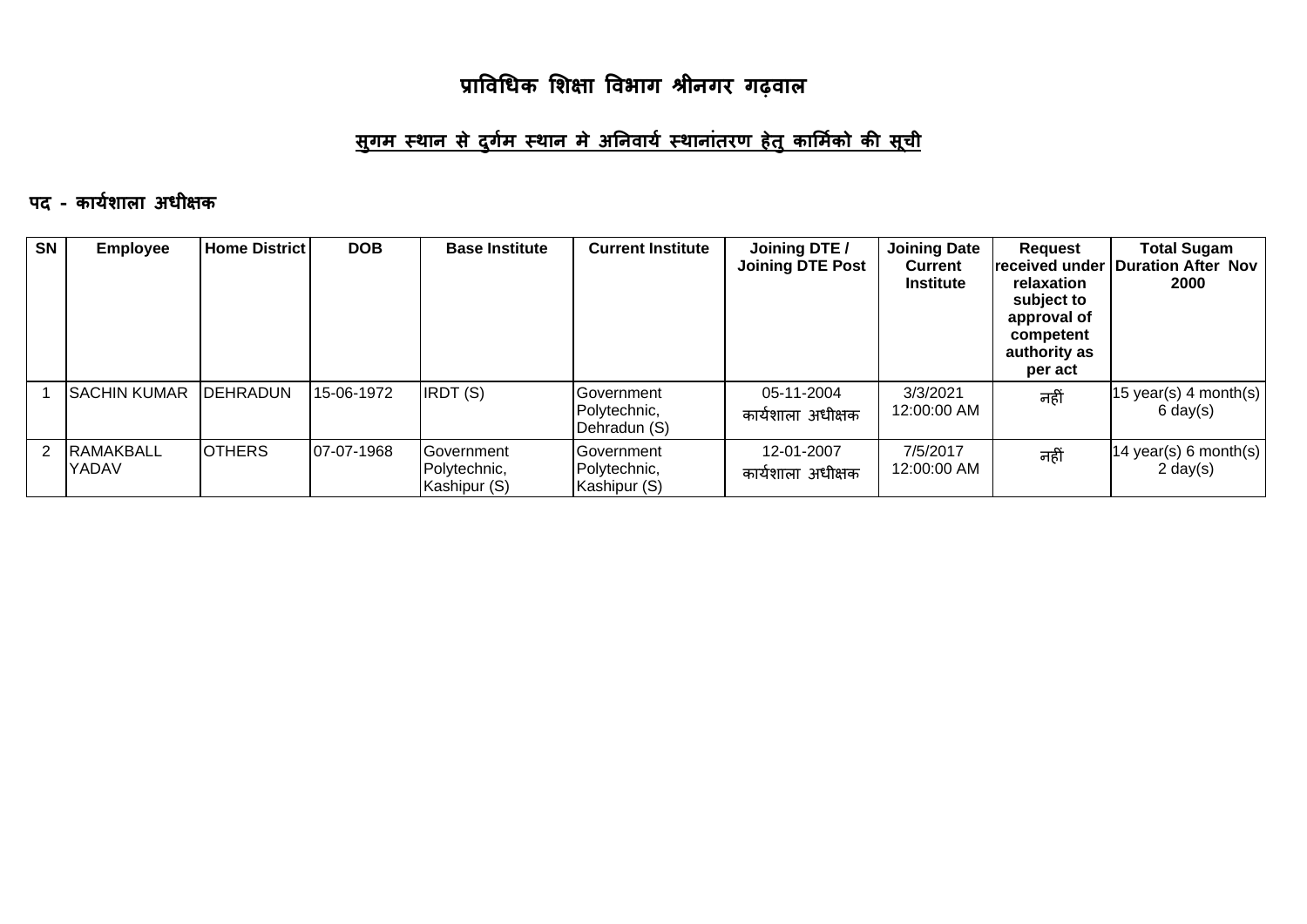# प्राविधिक शिक्षा विभाग श्रीनगर गढ़वाल <u>दुर्गम स्थान से सुगम स्थान मे अनिवार्य स्थानांतरण हेतु कार्मिको की सूची</u>

#### Post - कार्यशाला अधीक्षक

| <b>SN</b> | <b>Employee</b>          | <b>Home District</b>                           | <b>DOB</b> | <b>Base Institute</b>                      | <b>Current Institute</b>                   | Joining DTE /<br><b>Joining DTE Post</b> | <b>Joining Date</b><br>Current<br><b>Institute</b> | Total Durgam Duration  <br>After Nov 2000 |
|-----------|--------------------------|------------------------------------------------|------------|--------------------------------------------|--------------------------------------------|------------------------------------------|----------------------------------------------------|-------------------------------------------|
|           | <b>IH. N. UPRETI</b>     | <b>PITHORAGAR 23-09-1973</b>                   |            | Government Polytechnic,<br>Badechheena (D) | Government Polytechnic,<br>Badechheena (D) | 23-12-2017<br>कार्यशाला अधीक्षक          | 23-12-2017                                         | 4 year(s) 5 month(s) 9<br>day(s)          |
| 2         | NEHA MAHESH<br>IADHIKARI | <b>JUDHAM</b><br><b>ISINGH</b><br><b>NAGAR</b> | 02-01-1985 | Government Polytechnic,<br>Sahiya (D)      | Government Polytechnic,<br>Sahiya (D)      | 23-12-2017<br>कार्यशाला अधीक्षक          | 23-12-2017                                         | 4 year(s) 5 month(s) 9<br>day(s)          |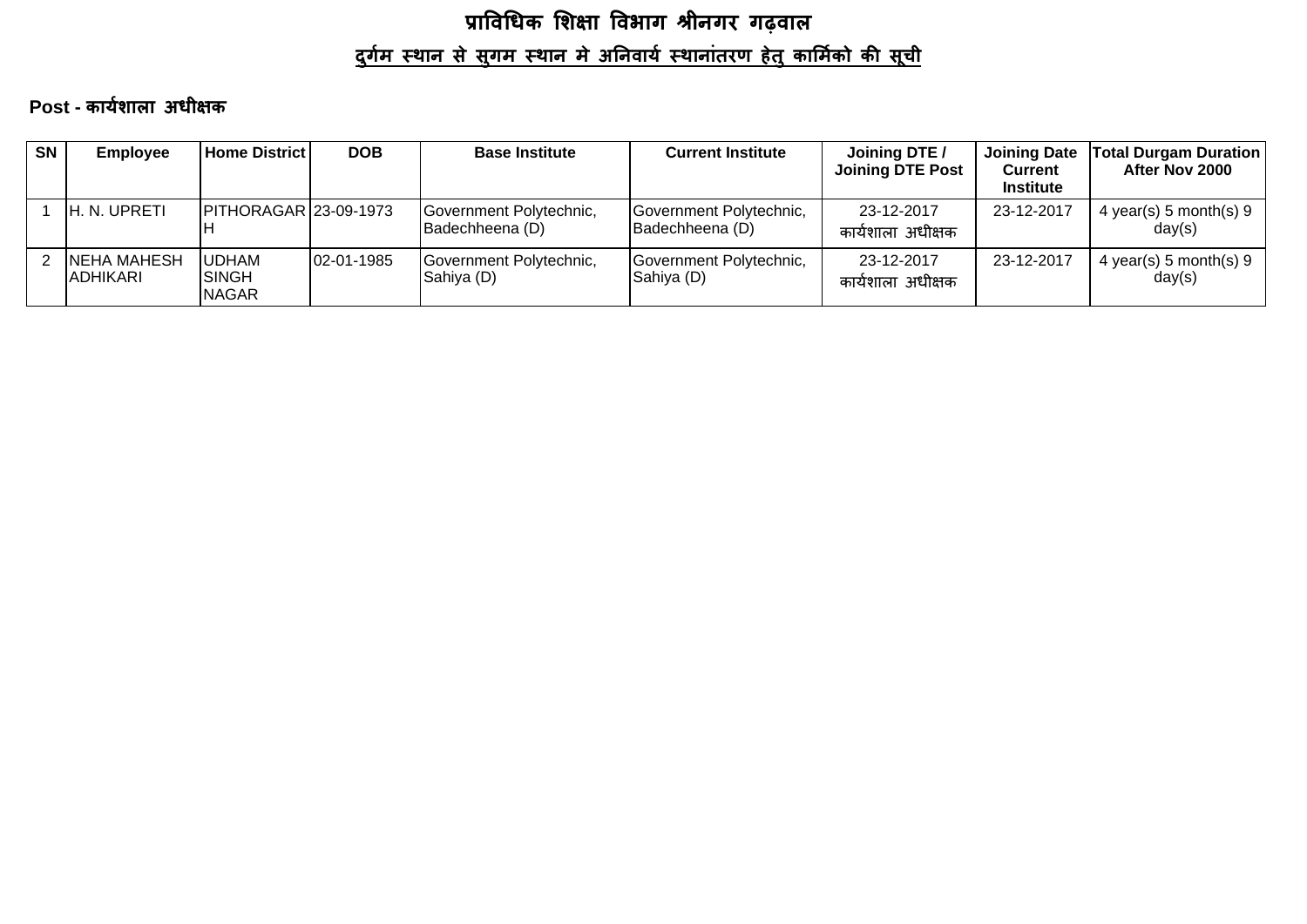#### <u>सुगम स्थान से दुर्गम स्थान मे अनिवार्य स्थानांतरण हेतु कार्मिको की सूची</u>

#### पद - कर्मशाला अनुदेशक

| SN             | <b>Employee</b>             | <b>Home District</b> | <b>DOB</b> | <b>Base Institute</b>                        | <b>Current Institute</b>                     | Joining DTE /<br><b>Joining DTE Post</b> | <b>Joining Date</b><br><b>Current</b><br><b>Institute</b> | <b>Request</b><br>relaxation<br>subject to<br>approval of<br>competent<br>authority as<br>per act                                                                                                                                                                                                         | <b>Total Sugam</b><br>received under   Duration After Nov<br>2000 |
|----------------|-----------------------------|----------------------|------------|----------------------------------------------|----------------------------------------------|------------------------------------------|-----------------------------------------------------------|-----------------------------------------------------------------------------------------------------------------------------------------------------------------------------------------------------------------------------------------------------------------------------------------------------------|-------------------------------------------------------------------|
| $\mathbf{1}$   | KAMLESHWAR<br><b>PRASAD</b> | <b>CHAMOLI</b>       | 07-11-1975 | Government<br>Polytechnic,<br>Vikasnagar (S) | Government<br>Polytechnic,<br>Vikasnagar (S) | 21-08-2009<br>कर्मशाला अनुदेशक           | 7/7/2017<br>12:00:00 AM                                   | धािरा 3 के अधीन<br>गंभीर रूप से<br>रोगग्रस्त/विकलांग<br>ता की श्रेणी मैं<br>आने वाले<br>कार्मिक, जो कि<br>समक्ष प्राधिकारी<br>का प्रमाण-पत्र<br>प्रस्तुत करे।<br>तदानुसार<br>रोगग्रस्त की श्रेणी<br>मैं आने वाले<br>कार्मिको धारा २७<br> के अनुसार गठित<br>समिति के<br>अनुमोदन उपरांत<br> ही छुट दी जाएगी | 12 year(s) 9 month(s)<br>11 day $(s)$                             |
| $\overline{2}$ | KAMAL KISHORE HARIDWAR      |                      | 12-09-1977 | Government<br>Polytechnic,<br>Haridwar (S)   | Government<br>Polytechnic,<br>Haridwar (S)   | 22-08-2009<br>कर्मशाला अन् <b>देशक</b>   | 7/7/2017<br>12:00:00 AM                                   | नहीं                                                                                                                                                                                                                                                                                                      | 12 year(s) 9 month(s)<br>$10 \text{ day}(s)$                      |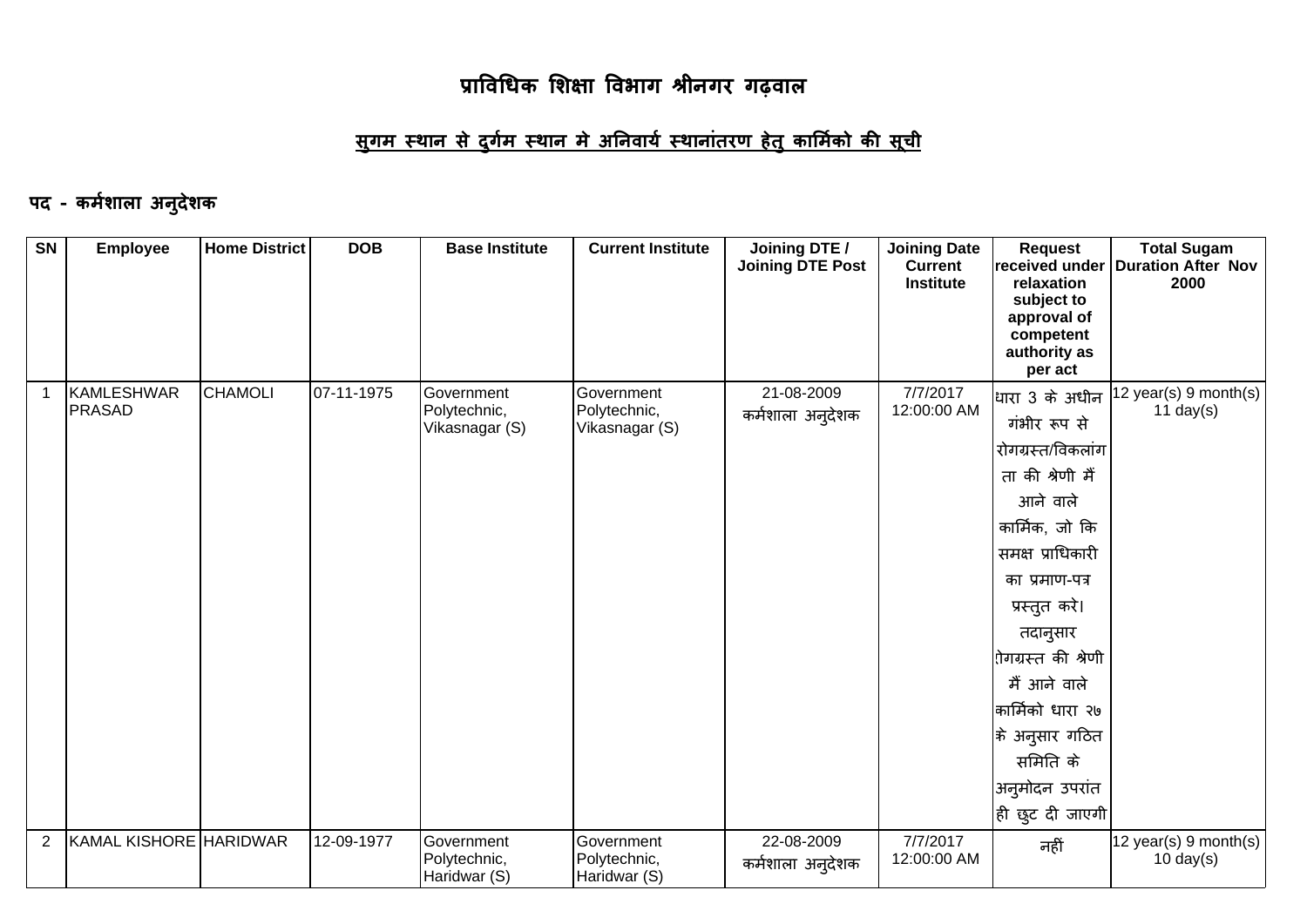| <b>SN</b> | <b>Employee</b>                       | <b>Home District</b> | <b>DOB</b> | <b>Base Institute</b>                                             | <b>Current Institute</b>                   | Joining DTE /<br><b>Joining DTE Post</b> | <b>Joining Date</b><br><b>Current</b><br><b>Institute</b> | <b>Request</b><br>received under<br>relaxation<br>subject to<br>approval of<br>competent<br>authority as<br>per act | <b>Total Sugam</b><br><b>Duration After Nov</b><br>2000         |
|-----------|---------------------------------------|----------------------|------------|-------------------------------------------------------------------|--------------------------------------------|------------------------------------------|-----------------------------------------------------------|---------------------------------------------------------------------------------------------------------------------|-----------------------------------------------------------------|
|           | <b>ARVIND KUMAR</b><br><b>CHAUHAN</b> | <b>DEHRADUN</b>      | 15-09-1974 | Government<br>Polytechnic, Srinagar   Polytechnic,<br>Garhwal (D) | Government<br>Dehradun (S)                 | 24-08-2009<br>कर्मशाला अन् <b>देशक</b>   | 8/5/2021<br>12:00:00 AM                                   | नहीं                                                                                                                | $ 12 \text{ year}(s) 9 \text{ month}(s) $<br>$8 \text{ day}(s)$ |
| 4         | <b>BALWAN SINGH</b>                   | <b>OTHERS</b>        | 25-06-1982 | Government<br>Polytechnic,<br>Haridwar (S)                        | Government<br>Polytechnic,<br>Haridwar (S) | 26-08-2009<br>कर्मशाला अन् <b>देशक</b>   | 7/5/2017<br>12:00:00 AM                                   | नहीं                                                                                                                | $ 12 \text{ year}(s) 9 \text{ month}(s) $<br>$6 \text{ day}(s)$ |
| 5.        | <b>SUSHIL KUMAR</b>                   | <b>OTHERS</b>        | 12-05-1981 | Government<br>Polytechnic,<br>Dehradun (S)                        | Government<br>Polytechnic,<br>Dehradun (S) | 26-08-2009<br>कर्मशाला अन् <b>देशक</b>   | 7/4/2017<br>12:00:00 AM                                   | नहीं                                                                                                                | $ 12 \text{ year}(s) 9 \text{ month}(s) $<br>$6 \text{ day}(s)$ |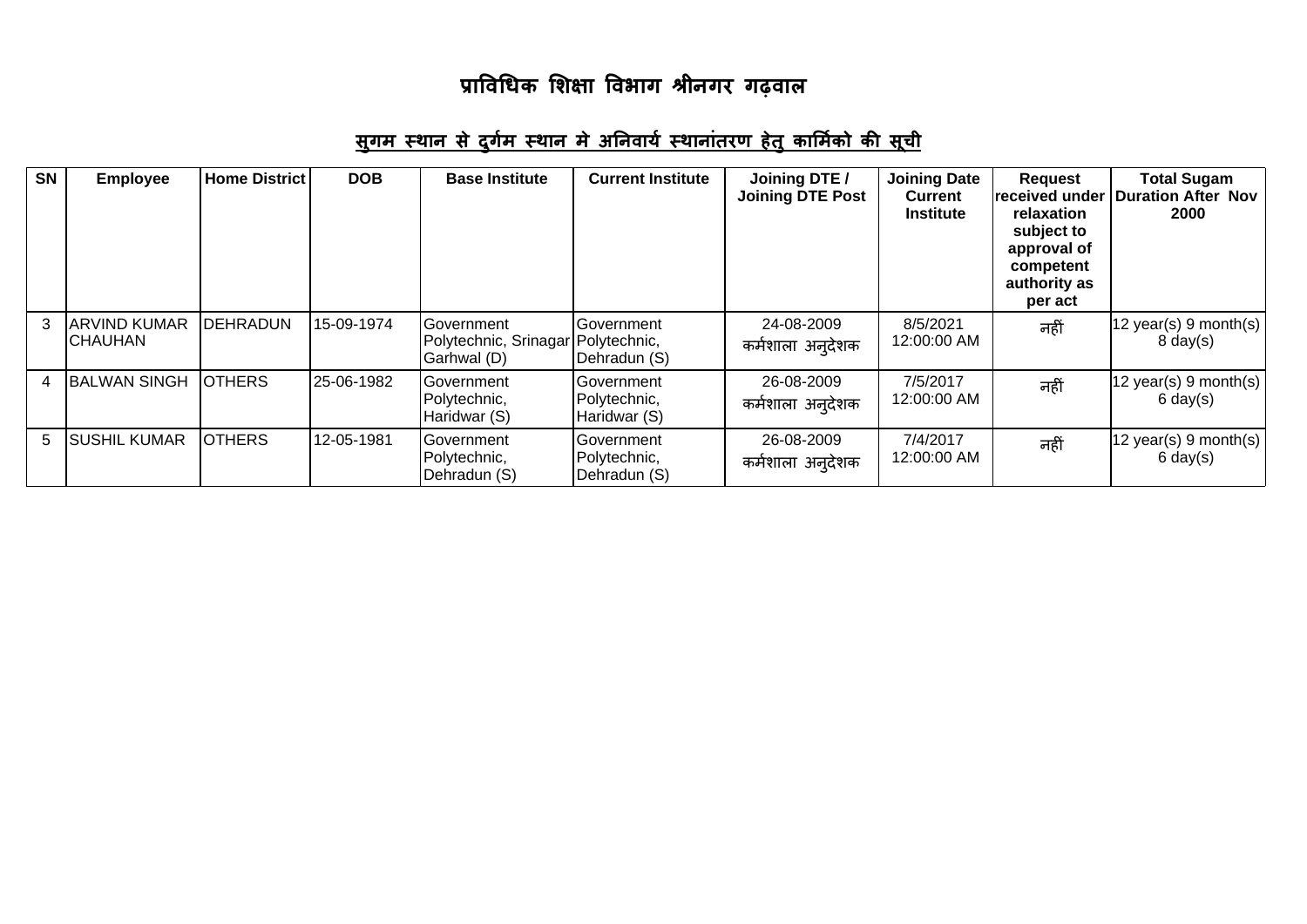| <b>SN</b>      | <b>Employee</b>                                  | <b>Home District</b>                         | <b>DOB</b> | <b>Base Institute</b>                            | <b>Current Institute</b>                         | Joining DTE /<br><b>Joining DTE Post</b> | <b>Joining Date</b><br><b>Current</b><br><b>Institute</b> | <b>Request</b><br>received under<br>relaxation<br>subject to<br>approval of<br>competent<br>authority as<br>per act                                                                                                                                                                                                  | <b>Total Sugam</b><br><b>Duration After Nov</b><br>2000 |
|----------------|--------------------------------------------------|----------------------------------------------|------------|--------------------------------------------------|--------------------------------------------------|------------------------------------------|-----------------------------------------------------------|----------------------------------------------------------------------------------------------------------------------------------------------------------------------------------------------------------------------------------------------------------------------------------------------------------------------|---------------------------------------------------------|
| 6              | <b>UDAIVIR SINGH</b><br><b>CHAUHAN</b>           | <b>UDHAM</b><br><b>SINGH</b><br><b>NAGAR</b> | 10-09-1972 | Government<br>Polytechnic, Bazpur<br>(S)         | Government<br>Polytechnic, Bazpur<br>(S)         | 23-09-2009<br>कर्मशाला अन् <b>देशक</b>   | 10/14/2016<br>12:00:00 AM                                 | धारा 3 के अधीन<br>गंभीर रूप से<br>रोगग्रस्त/विकलांग<br>ता की श्रेणी मैं<br>आने वाले<br>कार्मिक, जो कि<br>समक्ष प्राधिकारी<br>का प्रमाण-पत्र<br>प्रस्तुत करे।<br>तदानुसार<br><mark>ोगग्रस्त की श्रेणी</mark><br>मैं आने वाले<br>कार्मिको धारा २७<br> के अनुसार गठित<br>समिति के<br>अनुमोदन उपरांत<br> ही छुट दी जाएगी | 12 year(s) 8 month(s)<br>$8 \text{ day}(s)$             |
| $\overline{7}$ | KAVIRAJ                                          | DEHRADUN                                     | 10-02-1974 | Government<br>Polytechnic, Garhi<br>Shyampur (S) | Government<br>Polytechnic, Garhi<br>Shyampur (S) | 22-08-2009<br>कर्मशाला अन् <b>देशक</b>   | 7/5/2017<br>12:00:00 AM                                   | नहीं                                                                                                                                                                                                                                                                                                                 | 11 year(s) 2 month(s)<br>$2 \text{ day}(s)$             |
| 8              | <b>HARISH</b><br><b>CHANDRA</b><br><b>PANDEY</b> | <b>ALMORA</b>                                | 29-06-1966 | Government<br>Polytechnic,<br>Kaladungi (S)      | Government<br>Polytechnic,<br>Kaladungi (S)      | 07-09-2013<br>कर्मशाला अनुदेशक           | 7/14/2017<br>12:00:00 AM                                  | वरिष्ट कार्मिक                                                                                                                                                                                                                                                                                                       | 8 year(s) 8 month(s)<br>$24$ day(s)                     |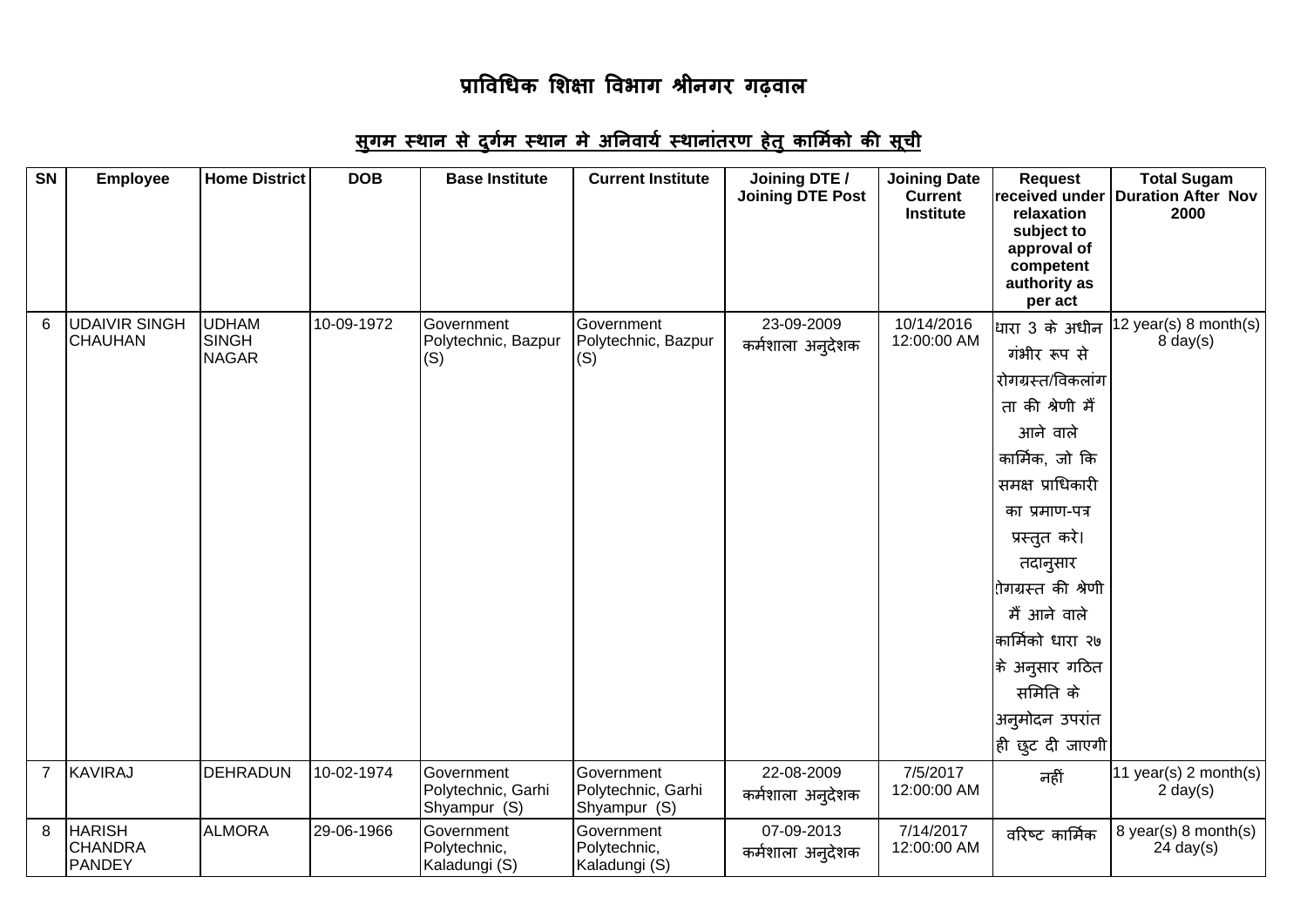| <b>SN</b>       | <b>Employee</b>                    | <b>Home District</b>                         | <b>DOB</b> | <b>Base Institute</b>                                          | <b>Current Institute</b>                                | Joining DTE /<br><b>Joining DTE Post</b> | <b>Joining Date</b><br><b>Current</b><br><b>Institute</b> | <b>Request</b><br>received under<br>relaxation<br>subject to<br>approval of<br>competent<br>authority as<br>per act | <b>Total Sugam</b><br><b>Duration After Nov</b><br>2000 |
|-----------------|------------------------------------|----------------------------------------------|------------|----------------------------------------------------------------|---------------------------------------------------------|------------------------------------------|-----------------------------------------------------------|---------------------------------------------------------------------------------------------------------------------|---------------------------------------------------------|
| 9               | <b>SH. KARAN</b><br><b>SINGH</b>   | <b>HARIDWAR</b>                              | 15-07-1977 | <b>Government Girls</b><br>Polytechnic,<br>Dehradun (S)        | <b>Government Girls</b><br>Polytechnic,<br>Dehradun (S) | 28-08-2009<br>कर्मशाला अन् <b>देशक</b>   | 7/23/2015<br>12:00:00 AM                                  | नहीं                                                                                                                | 8 year(s) 3 month(s)<br>$2 \text{ day}(s)$              |
| 10              | <b>SHAMMI</b><br><b>JAGDISH</b>    | <b>HARIDWAR</b>                              | 27-10-1987 | Government<br>Polytechnic,<br>Tanakpur (S)                     | Government<br>Polytechnic,<br>Tanakpur (S)              | 15-01-2015<br>कर्मशाला अन् <b>देशक</b>   | 1/15/2015<br>12:00:00 AM                                  | नहीं                                                                                                                | $7$ year(s) 4 month(s)<br>$18 \text{ day}(s)$           |
| 11              | MR. PANKAJ<br><b>SINGH</b>         | <b>PAURI</b><br><b>GARHWAL</b>               | 07-04-1987 | Government<br>Polytechnic, Khatima Polytechnic, Khatima<br>(S) | Government<br>(S)                                       | 17-01-2015<br>कर्मशाला अन् <b>देशक</b>   | 1/17/2015<br>12:00:00 AM                                  | नहीं                                                                                                                | $7$ year(s) 4 month(s)<br>$16 \text{ day}(s)$           |
| 12 <sup>2</sup> | <b>AVAKASH</b><br><b>KUMAR</b>     | <b>HARIDWAR</b>                              | 02-06-1981 | Government<br>Polytechnic,<br>Tanakpur (S)                     | Government<br>Polytechnic,<br>Tanakpur (S)              | 19-01-2015<br>कर्मशाला अन् <b>देशक</b>   | 1/19/2015<br>12:00:00 AM                                  | नहीं                                                                                                                | $7$ year(s) 4 month(s)<br>$14 \text{ day}(s)$           |
| 13              | <b>ANITA</b>                       | <b>HARIDWAR</b>                              | 10-06-1990 | Government<br>Polytechnic, Kotdwar Polytechnic, Kotdwar<br>(S) | Government<br>(S)                                       | 21-01-2015<br>कर्मशाला अन् <b>देशक</b>   | 1/21/2015<br>12:00:00 AM                                  | नहीं                                                                                                                | $7$ year(s) 4 month(s)<br>$12 \text{ day}(s)$           |
| 14              | <b>ASHUTOSH</b><br><b>BHANDARI</b> | PITHORAGAR 10-05-1987<br>н                   |            | Government<br>Polytechnic,<br>Bheemtal (S)                     | Government<br>Polytechnic,<br>Bheemtal (S)              | 22-01-2015<br>कर्मशाला अन् <b>देशक</b>   | 1/22/2015<br>12:00:00 AM                                  | नहीं                                                                                                                | $7$ year(s) 4 month(s)<br>11 day $(s)$                  |
| 15              | <b>ZEENAT JAHAN</b>                | <b>DEHRADUN</b>                              | 01-11-1984 | Government<br>Polytechnic,<br>Dehradun (S)                     | Government<br>Polytechnic,<br>Dehradun (S)              | 28-01-2015<br>कर्मशाला अन् <b>देशक</b>   | 10/11/2016<br>12:00:00 AM                                 | नहीं                                                                                                                | $7$ year(s) 4 month(s)<br>$5 \text{ day}(s)$            |
| 16              | <b>SUDHIR KUMAR</b>                | <b>HARIDWAR</b>                              | 11-04-1975 | Government<br>Polytechnic,<br>Bheemtal (S)                     | Government<br>Polytechnic,<br>Bheemtal (S)              | 29-01-2015<br>कर्मशाला अन् <b>देशक</b>   | 1/29/2015<br>12:00:00 AM                                  | नहीं                                                                                                                | $7$ year(s) 4 month(s)<br>$4$ day(s)                    |
| 17              | <b>MAHENDRA</b><br><b>KUMAR</b>    | <b>UDHAM</b><br><b>SINGH</b><br><b>NAGAR</b> | 06-05-1986 | Government<br>Polytechnic,<br>Ramnagar (S)                     | Government<br>Polytechnic,<br>Ramnagar (S)              | 02-06-2015<br>कर्मशाला अन् <b>देशक</b>   | 6/2/2015<br>12:00:00 AM                                   | नहीं                                                                                                                | 7 year(s) 0 month(s)<br>$0 \text{ day}(s)$              |
| 18              | <b>TEG BAHADUR</b>                 | <b>UDHAM</b><br><b>SINGH</b><br><b>NAGAR</b> | 10-12-1974 | Government<br>Polytechnic,<br>Ramnagar (S)                     | Government<br>Polytechnic,<br>Kashipur (S)              | 25-08-2009<br>कर्मशाला अन् <b>देशक</b>   | 6/19/2015<br>12:00:00 AM                                  | नहीं                                                                                                                | $6$ year(s) 11 month(s)<br>$14 \text{ day}(s)$          |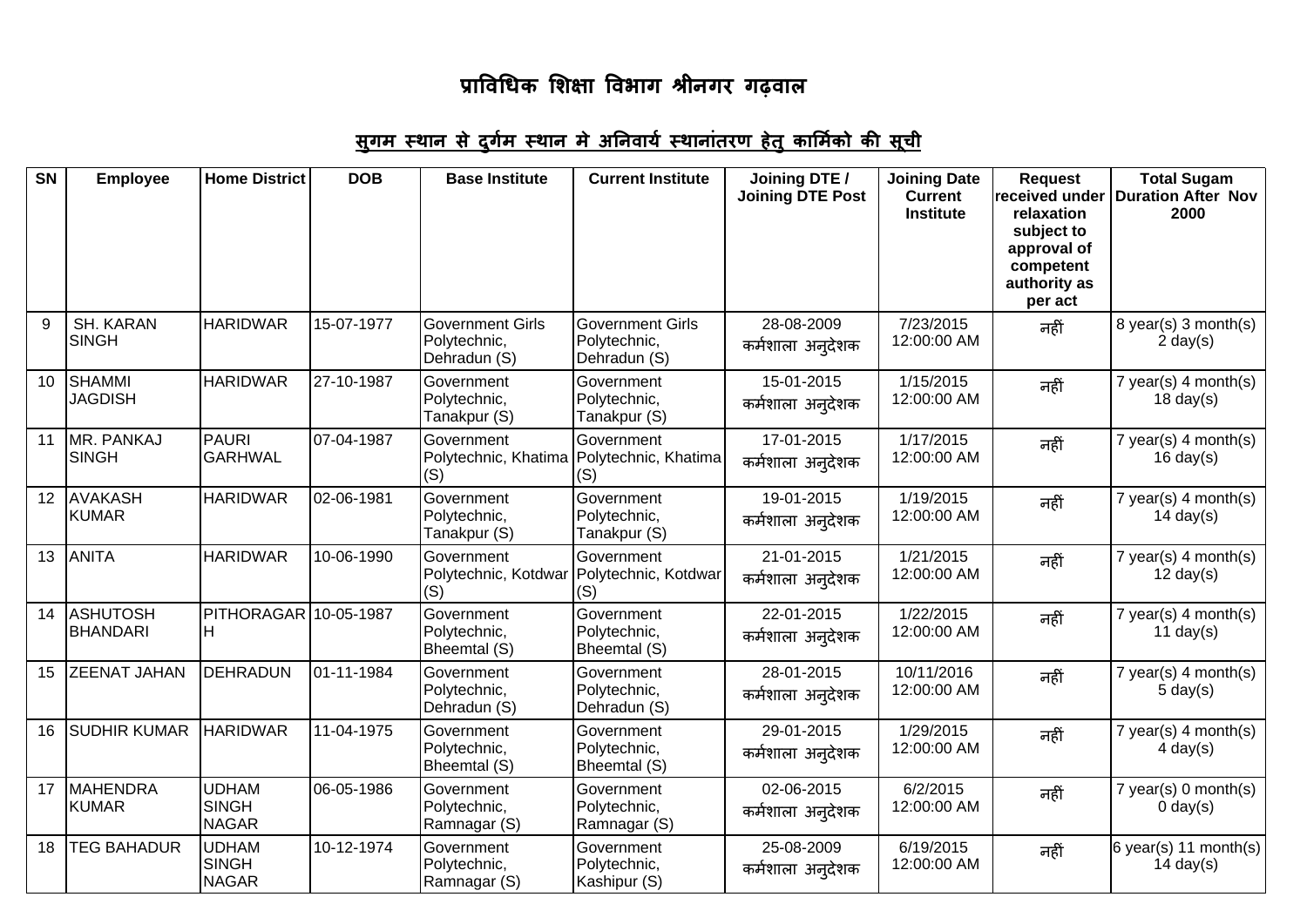| SN | <b>Employee</b>   | <b>Home District</b> | <b>DOB</b> | <b>Base Institute</b>                                            | <b>Current Institute</b> | Joining DTE /<br><b>Joining DTE Post</b> | <b>Joining Date</b><br><b>Current</b><br><b>Institute</b> | <b>Request</b><br>relaxation<br>subject to<br>approval of<br>competent<br>authority as<br>per act                                                                                                                                                                                                                                      | <b>Total Sugam</b><br>received under   Duration After Nov<br>2000 |
|----|-------------------|----------------------|------------|------------------------------------------------------------------|--------------------------|------------------------------------------|-----------------------------------------------------------|----------------------------------------------------------------------------------------------------------------------------------------------------------------------------------------------------------------------------------------------------------------------------------------------------------------------------------------|-------------------------------------------------------------------|
| 19 | <b>AMAR SINGH</b> | <b>HARIDWAR</b>      | 05-08-1969 | Government<br>Polytechnic, Kotdwar   Polytechnic, Kotdwar<br>(S) | Government<br>(S)        | 21-08-2009<br>कर्मशाला अनुदेशक           | 6/19/2015<br>12:00:00 AM                                  | धािरा 3 के अधीन<br>गंभीर रूप से<br>रोगग्रस्त/विकलांग<br>ता की श्रेणी मैं<br>आने वाले<br>कार्मिक, जो कि<br>समक्ष प्राधिकारी<br>का प्रमाण-पत्र<br>प्रस्तुत करे।<br>तदानुसार<br>रोगग्रस्त की श्रेणी<br>मैं आने वाले<br>कार्मिको धारा २७<br> के अनुसार गठित<br>समिति के<br>अनुमोदन उपरांत<br>$ \hat{\mathfrak{g}} $ छुट दी जाएगी $ \hat{}$ | 6 year(s) 11 month(s)<br>14 day $(s)$                             |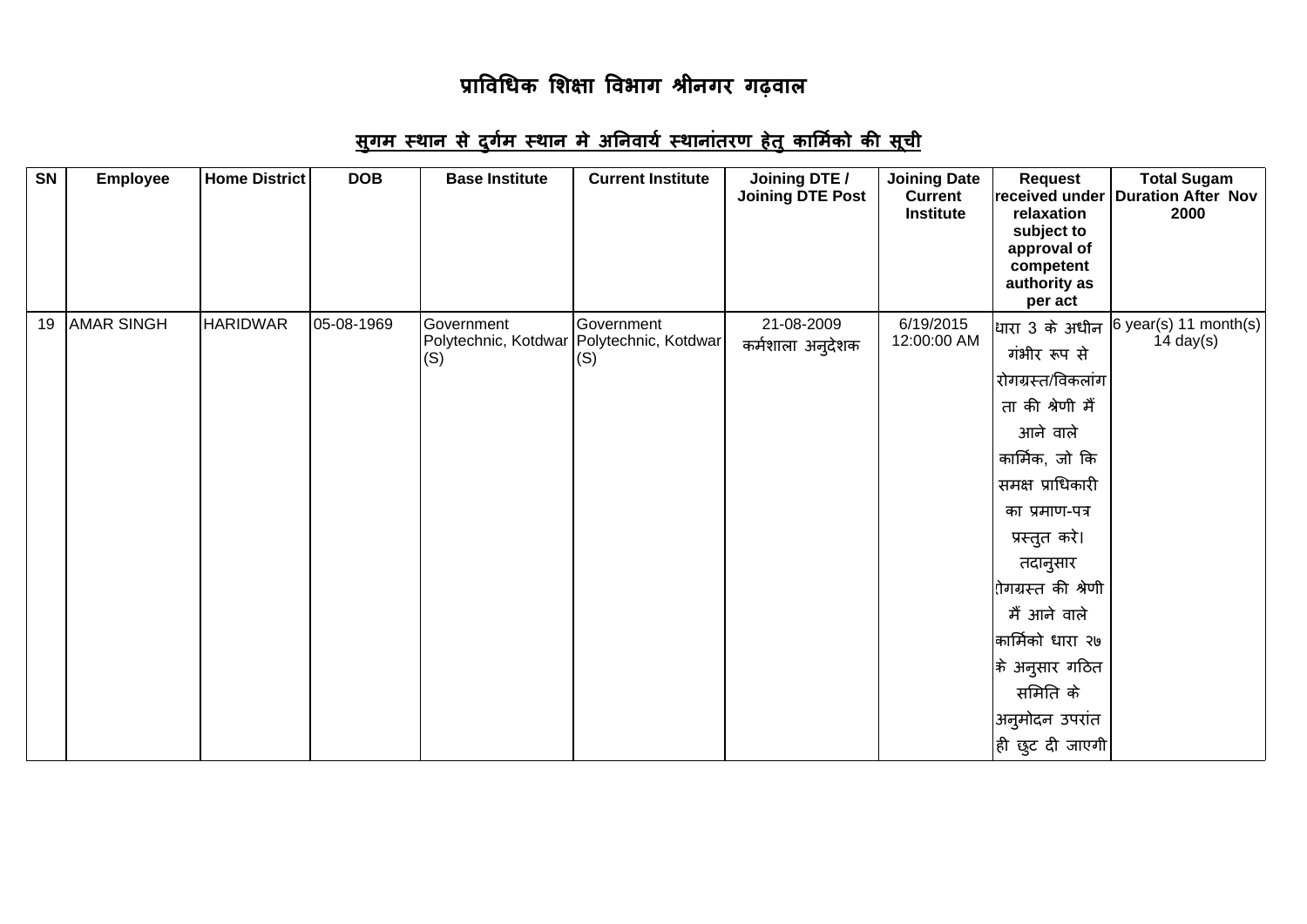| SN | <b>Employee</b>                | <b>Home District</b>    | <b>DOB</b> | <b>Base Institute</b>                            | <b>Current Institute</b>                         | Joining DTE /<br><b>Joining DTE Post</b> | <b>Joining Date</b><br><b>Current</b><br><b>Institute</b> | <b>Request</b><br>received under<br>relaxation<br>subject to<br>approval of<br>competent<br>authority as<br>per act                                                                                                                                                                                                               | <b>Total Sugam</b><br><b>Duration After Nov</b><br>2000 |
|----|--------------------------------|-------------------------|------------|--------------------------------------------------|--------------------------------------------------|------------------------------------------|-----------------------------------------------------------|-----------------------------------------------------------------------------------------------------------------------------------------------------------------------------------------------------------------------------------------------------------------------------------------------------------------------------------|---------------------------------------------------------|
| 20 | <b>SATYA</b><br><b>PRAKASH</b> | <b>HARIDWAR</b>         | 06-11-1974 | Government<br>Polytechnic,<br>Aamwala (S)        | Government<br>Polytechnic,<br>Aamwala (S)        | 27-08-2009<br>कर्मशाला अन् <b>देशक</b>   | 6/21/2015<br>12:00:00 AM                                  | धारा 3 के अधीन<br>गंभीर रूप से<br>रोगग्रस्त/विकलांग<br>ता की श्रेणी मैं<br>आने वाले<br>कार्मिक, जो कि<br>समक्ष प्राधिकारी<br>का प्रमाण-पत्र<br>प्रस्तुत करे।<br>तदानुसार<br>l़ोगग्रस्त की श्रेणी<br>मैं आने वाले<br>कार्मिको धारा २७<br> के अनुसार गठित<br>समिति के<br>अनुमोदन उपरांत<br>$ \hat{\mathfrak{g}}$ ि छुट दी जाएगी $ $ | $6$ year(s) 11 month(s)<br>$12 \text{ day}(s)$          |
| 21 | <b>REKHA LASIYAL</b>           | <b>TEHRI</b><br>GARHWAL | 28-12-1990 | Government<br>Polytechnic, Garhi<br>Shyampur (S) | Government<br>Polytechnic, Garhi<br>Shyampur (S) | 14-01-2015<br>कर्मशाला अन् <b>देशक</b>   | 8/4/2015<br>12:00:00 AM                                   | नहीं                                                                                                                                                                                                                                                                                                                              | $6$ year(s) $9$ month(s)<br>$29 \text{ day}(s)$         |
| 22 | <b>PAPIN KUMAR</b>             | <b>HARIDWAR</b>         | 12-01-1989 | Government<br>Polytechnic, Bazpur<br>(S)         | Government<br>Polytechnic, Bazpur<br>(S)         | 26-02-2016<br>कर्मशाला अन् <b>देशक</b>   | 2/26/2016<br>12:00:00 AM                                  | नहीं                                                                                                                                                                                                                                                                                                                              | 6 year(s) $3$ month(s)<br>$6 \text{ day}(s)$            |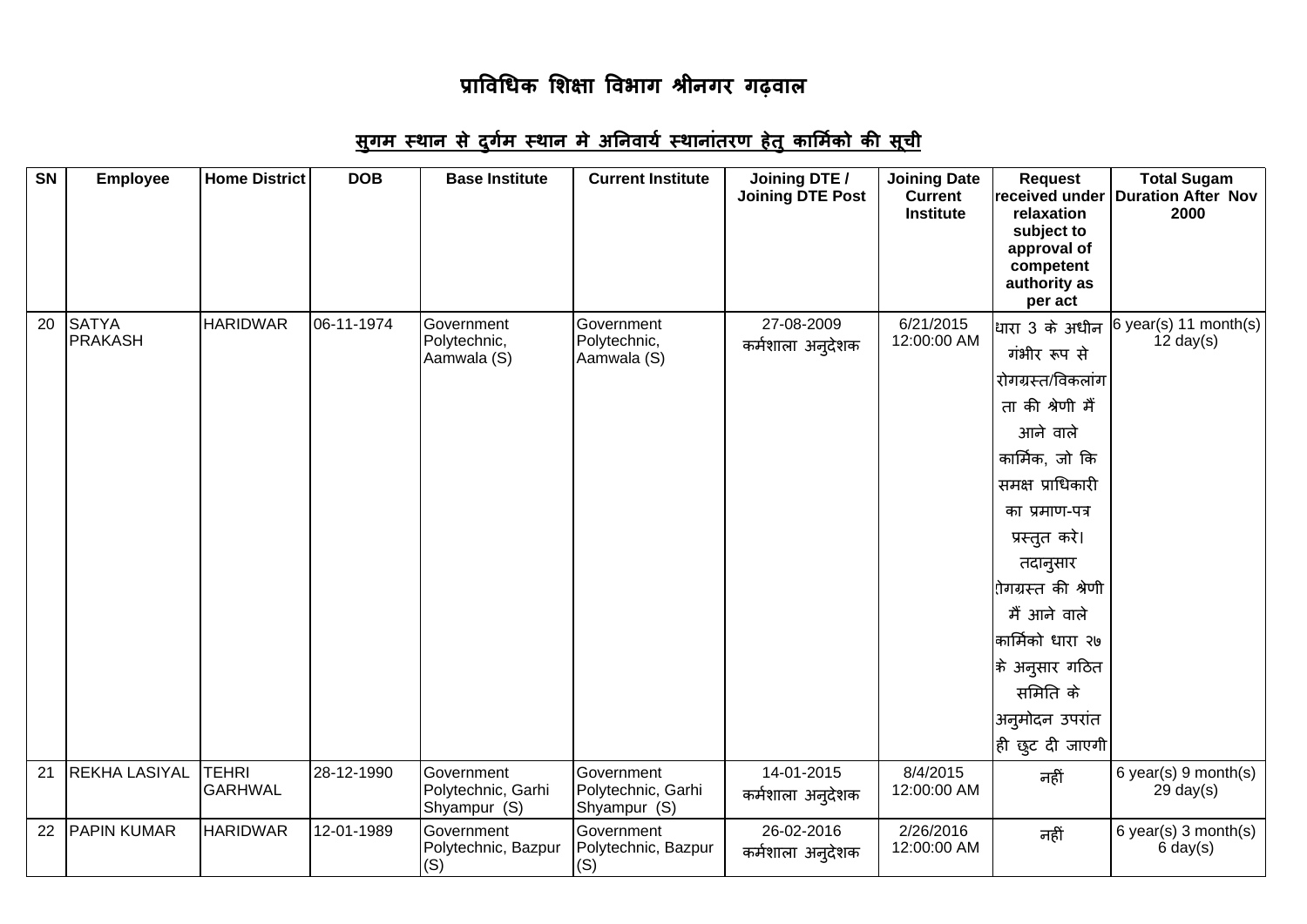| <b>SN</b> | <b>Employee</b>                 | <b>Home District</b> | <b>DOB</b> | <b>Base Institute</b>                        | <b>Current Institute</b>                     | Joining DTE /<br><b>Joining DTE Post</b> | <b>Joining Date</b><br><b>Current</b><br><b>Institute</b> | <b>Request</b><br>received under<br>relaxation<br>subject to<br>approval of<br>competent<br>authority as<br>per act                                                                                                                                                                                                             | <b>Total Sugam</b><br><b>Duration After Nov</b><br>2000 |
|-----------|---------------------------------|----------------------|------------|----------------------------------------------|----------------------------------------------|------------------------------------------|-----------------------------------------------------------|---------------------------------------------------------------------------------------------------------------------------------------------------------------------------------------------------------------------------------------------------------------------------------------------------------------------------------|---------------------------------------------------------|
| 23        | <b>PRINCE</b><br><b>CHAUHAN</b> | <b>HARIDWAR</b>      | 01-10-1987 | Government<br>Polytechnic,<br>Kashipur (S)   | Government<br>Polytechnic,<br>Kashipur (S)   | 26-02-2016<br>कर्मशाला अन् <b>देशक</b>   | 2/26/2016<br>12:00:00 AM                                  | नहीं                                                                                                                                                                                                                                                                                                                            | 6 year(s) 3 month(s)<br>$6 \text{ day}(s)$              |
| 24        | NETRA PAL                       | <b>HARIDWAR</b>      | 14-03-1986 | Government<br>Polytechnic,<br>Shaktifarm (S) | Government<br>Polytechnic,<br>Shaktifarm (S) | 08-03-2016<br>कर्मशाला अनुदेशक           | 3/8/2016<br>12:00:00 AM                                   | धारा 3 के अधीन<br>गंभीर रूप से<br>रोगग्रस्त/विकलांग<br>ता की श्रेणी मैं<br>आने वाले<br>कार्मिक, जो कि<br>समक्ष प्राधिकारी<br>का प्रमाण-पत्र<br>प्रस्तुत करे।<br>तदानुसार<br>रोगग्रस्त की श्रेणी<br>मैं आने वाले<br>कार्मिको धारा २७<br> के अनुसार गठित<br>समिति के<br>अनुमोदन उपरांत<br>$ \hat{\mathfrak{g}} $ छुट दी जाएगी $ $ | 6 year(s) $2$ month(s)<br>$26 \text{ day}(s)$           |
| 25        | <b>ERA RAWAT</b>                | <b>ALMORA</b>        | 27-09-1980 | Government<br>Polytechnic,<br>Pantnagar (S)  | Government<br>Polytechnic,<br>Pantnagar (S)  | 26-08-2009<br>कर्मशाला अन् <b>देशक</b>   | 7/4/2017<br>12:00:00 AM                                   | नहीं                                                                                                                                                                                                                                                                                                                            | 4 year(s) 10 month(s)<br>$28$ day(s)                    |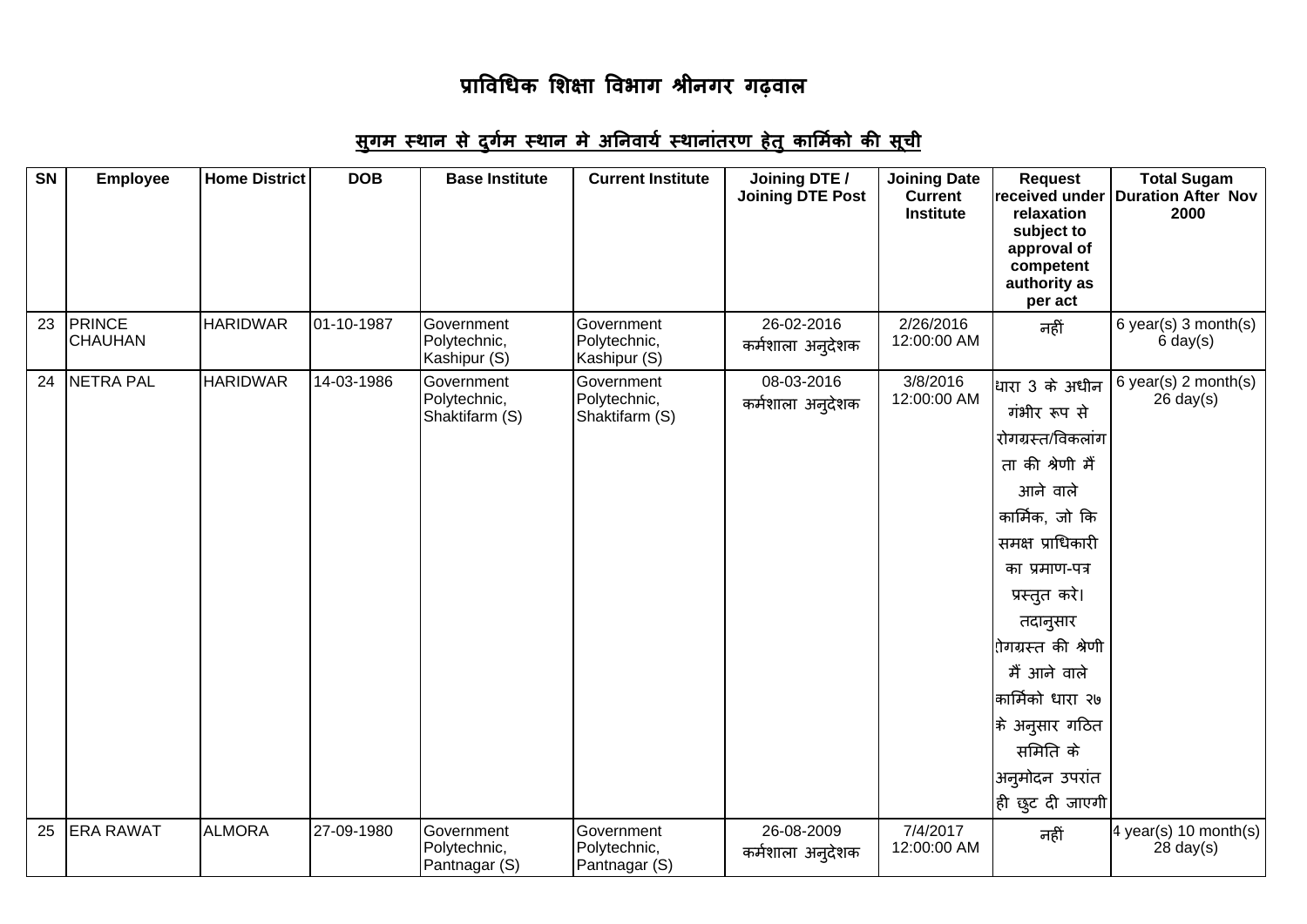| <b>SN</b> | <b>Employee</b>                | <b>Home District</b> | <b>DOB</b> | <b>Base Institute</b>                                          | <b>Current Institute</b>                                | Joining DTE /<br><b>Joining DTE Post</b> | <b>Joining Date</b><br><b>Current</b><br><b>Institute</b> | Request<br>received under<br>relaxation<br>subject to<br>approval of<br>competent<br>authority as<br>per act | <b>Total Sugam</b><br><b>Duration After Nov</b><br>2000          |
|-----------|--------------------------------|----------------------|------------|----------------------------------------------------------------|---------------------------------------------------------|------------------------------------------|-----------------------------------------------------------|--------------------------------------------------------------------------------------------------------------|------------------------------------------------------------------|
| 26        | YOGESH KUMAR  ALMORA           |                      | 11-04-1974 | Government<br>Polytechnic,<br>Kaladungi (S)                    | Government<br>Polytechnic,<br>Kaladungi (S)             | 22-08-2009<br>कर्मशाला अन् <b>देशक</b>   | 7/4/2017<br>12:00:00 AM                                   | नहीं                                                                                                         | 4 year(s) 10 month(s)<br>$28 \text{ day}(s)$                     |
| 27        | <b>AVDESH SINGH</b>            | <b>HARIDWAR</b>      | 07-09-1975 | Government<br>Polytechnic, Kotdwar Polytechnic, Kotdwar<br>(S) | Government<br>(S)                                       | 13-11-2009<br>कर्मशाला अन् <b>देशक</b>   | 7/5/2017<br>12:00:00 AM                                   | नहीं                                                                                                         | $ 4 \text{ year}(s) 10 \text{ month}(s) $<br>$27 \text{ day}(s)$ |
| 28        | <b>SH. AJAY</b><br>KUMAR BAWRA | <b>HARIDWAR</b>      | 26-07-1975 | Government Girls<br>Polytechnic,<br>Dehradun (S)               | <b>Government Girls</b><br>Polytechnic,<br>Dehradun (S) | 22-08-2009<br>कर्मशाला अन् <b>देशक</b>   | 7/6/2017<br>12:00:00 AM                                   | नहीं                                                                                                         | 4 year(s) 10 month(s)<br>$26 \text{ day}(s)$                     |
| 29        | <b>MOHAMAD</b><br><b>YUSUF</b> | <b>HARIDWAR</b>      | 06-05-1985 | Government<br>Polytechnic, Kotdwar Polytechnic, Kotdwar<br>(S) | Government<br>(S)                                       | 22-01-2015<br>कर्मशाला अन् <b>देशक</b>   | 9/15/2017<br>12:00:00 AM                                  | नहीं                                                                                                         | $4$ year(s) 8 month(s)<br>$16 \text{ day}(s)$                    |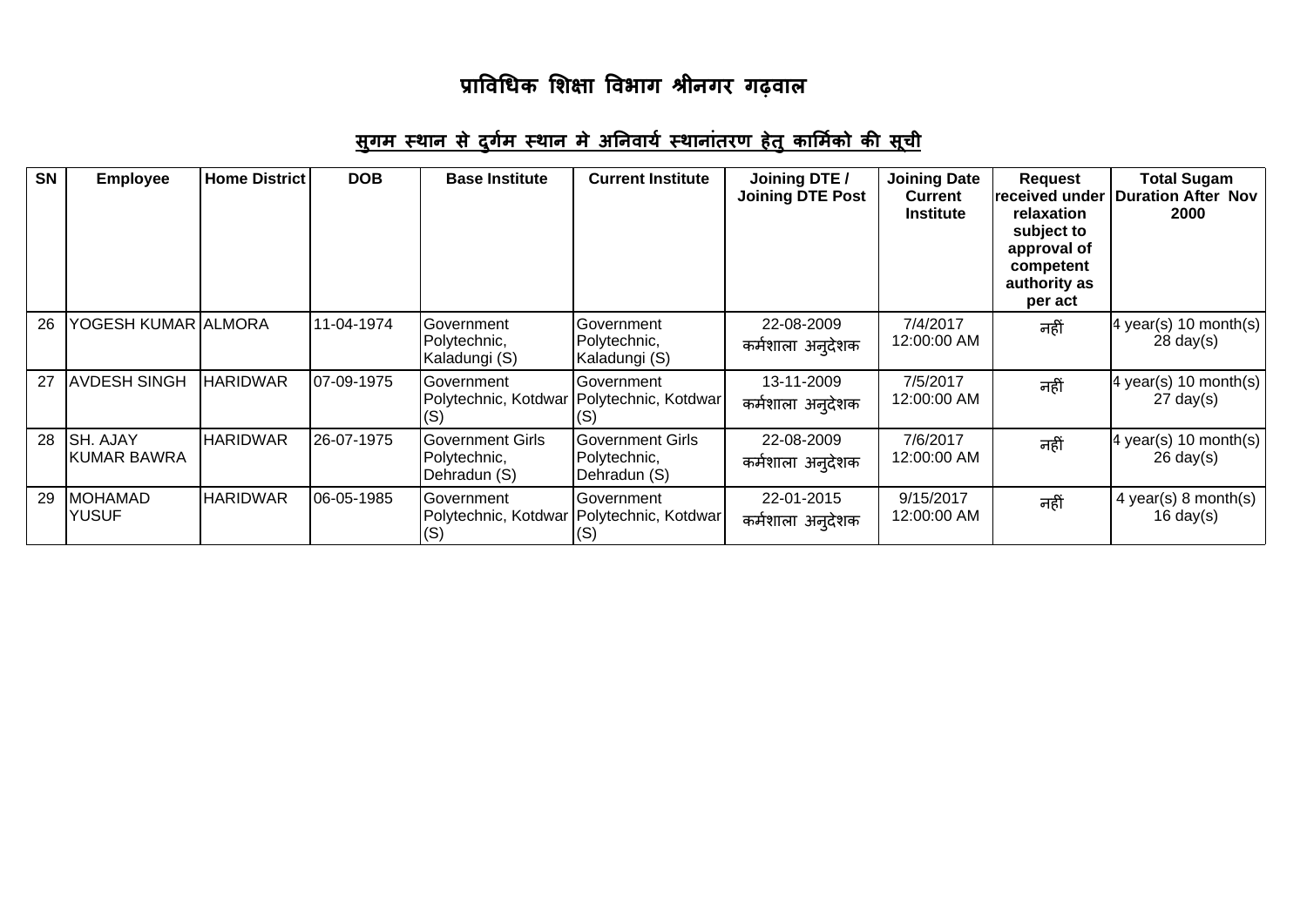# प्राविधिक शिक्षा विभाग श्रीनगर गढ़वाल <u>दुर्गम स्थान से सुगम स्थान मे अनिवार्य स्थानांतरण हेतु कार्मिको की सूची</u>

#### Post - कर्मशाला अनुदेशक

| <b>SN</b>      | <b>Employee</b>                                 | <b>Home District</b>           | <b>DOB</b> | <b>Base Institute</b>                                | <b>Current Institute</b>                             | Joining DTE /<br><b>Joining DTE Post</b> | <b>Joining Date</b><br><b>Current</b><br><b>Institute</b> | <b>Total Durgam Duration</b><br>After Nov 2000 |
|----------------|-------------------------------------------------|--------------------------------|------------|------------------------------------------------------|------------------------------------------------------|------------------------------------------|-----------------------------------------------------------|------------------------------------------------|
| $\mathbf{1}$   | MANOJ KUMAR<br><b>SATI</b>                      | <b>ALMORA</b>                  | 20-10-1975 | Government Polytechnic,<br>Bans Bagarh (D)           | Government Polytechnic,<br>Bans Bagarh (D)           | 23-03-2000<br>कनिष्ट सहायक               | 07-08-2015                                                | 15 year(s) $7$ month(s) $8$<br>day(s)          |
| $\overline{2}$ | CHITRANJAN<br><b>SHARMA</b>                     | PAURI<br><b>GARHWAL</b>        | 01-06-1979 | Government Polytechnic,<br>Gopeshwar (D)             | Government Polytechnic,<br>Gopeshwar (D)             | 24-08-2009<br>कर्मशाला अनुदेशक           | 04-07-2017                                                | 12 year(s) $9$ month(s) $8$<br>day(s)          |
| 3              | <b>YOGESH</b><br><b>CHANDRA</b>                 | PAURI<br>GARHWAL               | 02-08-1982 | Government Polytechnic,<br>Rudraprayag (D)           | Government Polytechnic,<br>Rudraprayag (D)           | 20-08-2009<br>कर्मशाला अन् <b>देशक</b>   | 11-02-2016                                                | 10 year(s) 5 month(s) $2$<br>day(s)            |
| $\overline{4}$ | <b>VIKAS</b><br><b>SRIVASTAVA</b>               | <b>OTHERS</b>                  | 18-07-1972 | Government Polytechnic,<br>Sahiya (D)                | Government Polytechnic,<br>Sahiya (D)                | 07-09-2013<br>कर्मशाला अनुदेशक           | 07-09-2013                                                | 8 year(s) $8$ month(s) 24<br>day(s)            |
| 5              | <b>MANORMA NEGI</b>                             | DEHRADUN                       | 12-06-1978 | Government Polytechnic,<br>Rudraprayag (D)           | Government Polytechnic,<br>Rudraprayag (D)           | 03-10-2009<br>कर्मशाला अन् <b>देशक</b>   | 13-06-2018                                                | 8 year(s) $7$ month(s) $3$<br>day(s)           |
| 6              | <b>SUBHASH</b><br><b>CHANDRA</b>                | INAINITAL                      | 05-04-1978 | Government Polytechnic,<br>Mallasalam (D)            | Government Polytechnic,<br>Mallasalam (D)            | 22-08-2009<br>कर्मशाला अनुदेशक           | 12-06-2018                                                | 8 year(s) 5 month(s) 7<br>day(s)               |
| $\overline{7}$ | <b>VIJAY PRASAD</b><br><b>PURWAL</b>            | <b>TEHRI</b><br><b>GARHWAL</b> | 03-06-1987 | Government Polytechnic,<br>Joshimath (D)             | Government Polytechnic,<br>Joshimath (D)             | 07-01-2015<br>कर्मशाला अन् <b>देशक</b>   | 07-01-2015                                                | 14 year(s) $9$ month(s)<br>$18 \text{ day}(s)$ |
| 8              | <b>HITENDRA</b><br><b>ROSHAN</b>                | <b>CHAMOLI</b>                 | 15-07-1979 | Government Polytechnic,<br>Pabo (D)                  | Government Polytechnic,<br>Pabo (D)                  | 08-01-2015<br>कर्मशाला अनुदेशक           | 08-01-2015                                                | 7 year(s) $4$ month(s) $25$<br>day(s)          |
| 9              | <b>VINITA PANWAR</b>                            | CHAMOLI                        | 01-06-1983 | Government Polytechnic,<br>Hindolakhal (D)           | Government Polytechnic,<br>Hindolakhal (D)           | 08-01-2015<br>कर्मशाला अन् <b>देशक</b>   | 08-01-2015                                                | 7 year(s) $4$ month(s) 25<br>day(s)            |
| 10             | MUNEER ALAM                                     | <b>HARIDWAR</b>                | 08-04-1985 | <b>Government Rural</b><br>Polytechnic, Thalnadi (D) | <b>Government Rural</b><br>Polytechnic, Thalnadi (D) | 12-01-2015<br>कर्मशाला अन् <b>देशक</b>   | 12-01-2015                                                | 7 year(s) $4$ month(s) $21$<br>day(s)          |
| 11             | <b>PRADEEP SINGH ALMORA</b><br><b>CHAND</b>     |                                | 08-08-1988 | Government Polytechnic,<br>Garur (D)                 | Government Polytechnic,<br>Garur (D)                 | 12-01-2015<br>कर्मशाला अनुदेशक           | 12-01-2015                                                | 7 year(s) $4$ month(s) $21$<br>day(s)          |
| 12             | RAJENDRA<br><b>SINGH</b>                        | <b>CHAMOLI</b>                 | 21-04-1989 | Government Polytechnic,<br>Chopta (D)                | Government Polytechnic,<br>Chopta (D)                | 12-01-2015<br>कर्मशाला अन् <b>देशक</b>   | 12-01-2015                                                | $7$ year(s) 4 month(s) 21<br>day(s)            |
| 13             | <b>SHWETA NEGI</b>                              | PAURI<br><b>GARHWAL</b>        | 17-10-1991 | Government Polytechnic,<br>Rudraprayag (D)           | Government Polytechnic,<br>Rudraprayag (D)           | 12-01-2015<br>कर्मशाला अन् <b>देशक</b>   | 12-01-2015                                                | 7 year(s) $4$ month(s) $21$<br>day(s)          |
| 14             | <b>CHARU</b><br><b>CHANDRA</b><br><b>PANDEY</b> | NAINITAL                       | 15-05-1985 | Government Polytechnic,<br>Baram (D)                 | Government Polytechnic,<br>Didihat (D)               | 12-01-2015<br>कर्मशाला अन् <b>देशक</b>   | 03-02-2021                                                | 7 year(s) $4$ month(s) $21$<br>day(s)          |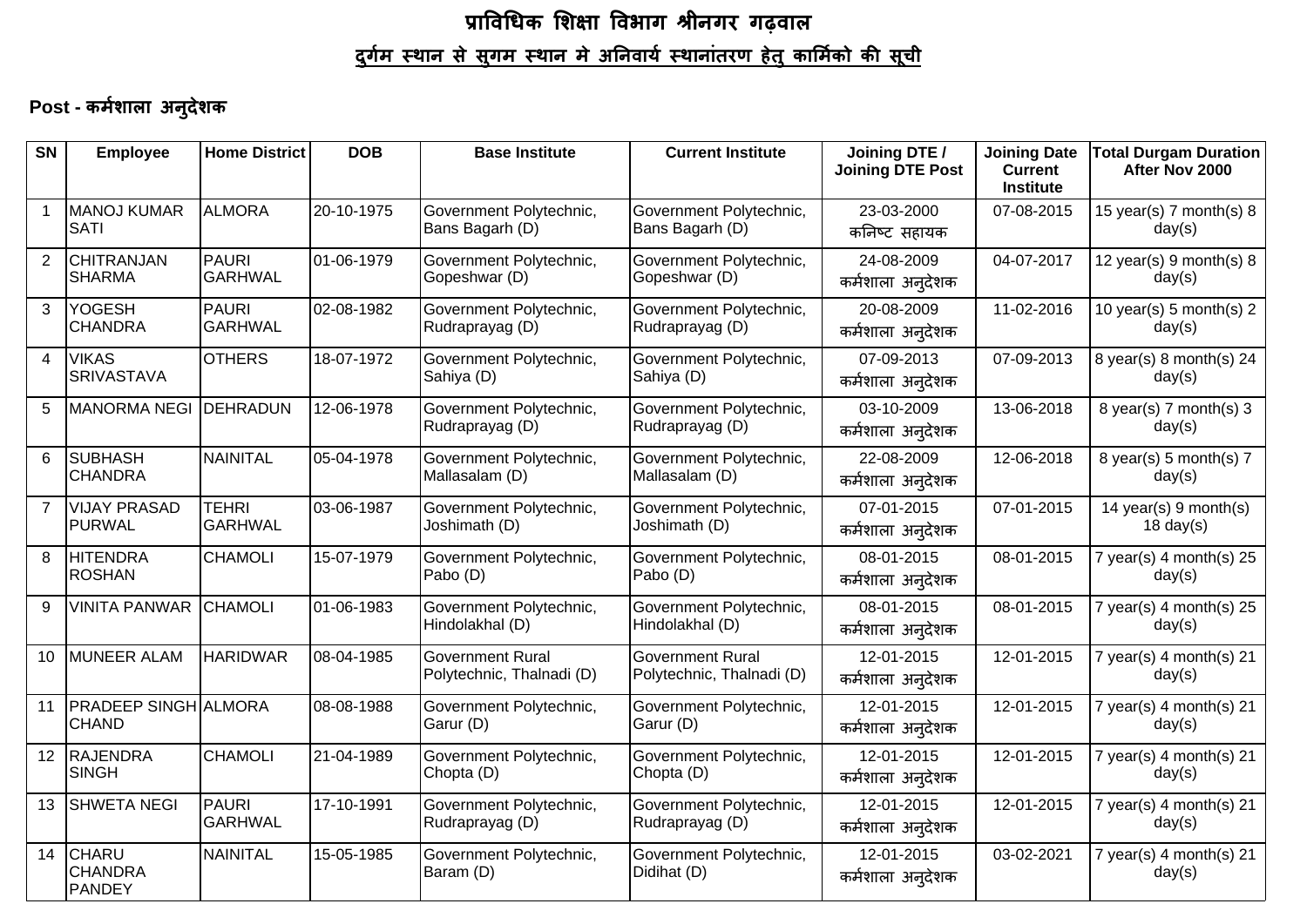| <b>SN</b> | <b>Employee</b>                         | <b>Home District</b>        | <b>DOB</b> | <b>Base Institute</b>                              | <b>Current Institute</b>                           | Joining DTE /                          | <b>Joining Date</b>         | <b>Total Durgam Duration</b>          |
|-----------|-----------------------------------------|-----------------------------|------------|----------------------------------------------------|----------------------------------------------------|----------------------------------------|-----------------------------|---------------------------------------|
|           |                                         |                             |            |                                                    |                                                    | <b>Joining DTE Post</b>                | <b>Current</b><br>Institute | After Nov 2000                        |
| 15        | MOHD.<br><b>MUSTAFA</b>                 | <b>HARIDWAR</b>             | 10-08-1981 | Government Polytechnic,<br>Pipli (D)               | Government Polytechnic,<br>Pipli (D)               | 13-01-2015<br>कर्मशाला अन् <b>देशक</b> | 13-01-2015                  | 7 year(s) 4 month(s) 20<br>day(s)     |
| 16        | <b>SURENDRA</b><br><b>SINGH</b>         | <b>CHAMOLI</b>              | 15-04-1983 | <b>Government Rural</b><br>Polytechnic, Takula (D) | <b>Government Rural</b><br>Polytechnic, Takula (D) | 13-01-2015<br>कर्मशाला अनुदेशक         | 13-01-2015                  | $7$ year(s) 4 month(s) 20<br>day(s)   |
| 17        | <b>BRIJESH KUMAR DEHRADUN</b>           |                             | 01-01-1986 | Government Polytechnic,<br>Jakholi (D)             | Government Polytechnic,<br>Jakholi (D)             | 13-01-2015<br>कर्मशाला अन् <b>देशक</b> | 13-01-2015                  | $7$ year(s) 4 month(s) 20<br>day(s)   |
| 18        | <b>RAKESH DUMKA NAINITAL</b>            |                             | 15-05-1990 | Government Polytechnic,<br>Munakot (D)             | Government Polytechnic,<br>Munakot (D)             | 13-01-2015<br>कर्मशाला अनुदेशक         | 13-01-2015                  | 7 year(s) 4 month(s) 20<br>day(s)     |
| 19        | <b>BHUPENDER</b><br><b>SINGH PANWAR</b> | <b>DEHRADUN</b>             | 04-10-1974 | Government Polytechnic,<br>Beeronkhal (D)          | Government Polytechnic,<br>Beeronkhal (D)          | 15-01-2015<br>कर्मशाला अनुदेशक         | 15-01-2015                  | 7 year(s) 4 month(s) 18<br>day(s)     |
| 20        | <b>GOPAL SINGH</b>                      | <b>DEHRADUN</b>             | 01-06-1984 | Government Polytechnic,<br>Dwarahat (D)            | Government Polytechnic,<br>Dwarahat (D)            | 15-01-2015<br>कर्मशाला अन् <b>देशक</b> | 15-01-2015                  | $7$ year(s) 4 month(s) 18<br>day(s)   |
| 21        | <b>JAKIR ALI</b>                        | <b>HARIDWAR</b>             | 01-06-1978 | Government Polytechnic,<br>Quansi (Chakrata) (D)   | Government Polytechnic,<br>Quansi (Chakrata) (D)   | 16-01-2015<br>कर्मशाला अनुदेशक         | 16-01-2015                  | 7 year(s) 4 month(s) $17$<br>day(s)   |
| 22        | <b>AMIT KUMAR</b>                       | <b>DEHRADUN</b>             | 15-09-1984 | Government Polytechnic,<br>Kandikhal (D)           | Government Polytechnic,<br>Kandikhal (D)           | 16-01-2015<br>कर्मशाला अनुदेशक         | 16-01-2015                  | 7 year(s) 4 month(s) $17$<br>day(s)   |
| 23        | <b>VIPIN KUMAR</b>                      | <b>HARIDWAR</b>             | 23-12-1986 | Government Polytechnic,<br>Gaja (D)                | Government Polytechnic,<br>Gaja (D)                | 16-01-2015<br>कर्मशाला अनुदेशक         | 16-01-2015                  | 7 year(s) 4 month(s) $17$<br>day(s)   |
| 24        | <b>MAHESH</b><br><b>GOSWAMI</b>         | BAGESHWAR 18-07-1991        |            | Government Polytechnic,<br>Kanda (D)               | Government Polytechnic,<br>Kanda (D)               | 16-01-2015<br>कर्मशाला अनुदेशक         | 16-01-2015                  | 7 year(s) 4 month(s) $17$<br>day(s)   |
| 25        | <b>LAVRAJ SINGH</b><br><b>MAPWAL</b>    | PITHORAGAR 10-04-1982<br>H. |            | Government Polytechnic,<br>Baans (D)               | Government Polytechnic,<br>Baans (D)               | 17-01-2015<br>कर्मशाला अनुदेशक         | 17-01-2015                  | 7 year(s) $4$ month(s) $16$<br>day(s) |
| 26        | <b>MANOJ PANDEY</b>                     | NAINITAL                    | 28-06-1987 | <b>Government Rural</b><br>Polytechnic, Takula (D) | <b>Government Rural</b><br>Polytechnic, Takula (D) | 17-01-2015<br>कर्मशाला अनुदेशक         | 17-01-2015                  | 7 year(s) $4$ month(s) $16$<br>day(s) |
| 27        | <b>SHYAM KUMAR</b>                      | <b>HARIDWAR</b>             | 30-10-1984 | Government Polytechnic,<br>Hindolakhal (D)         | Government Polytechnic,<br>Hindolakhal (D)         | 19-01-2015<br>कर्मशाला अनुदेशक         | 19-01-2015                  | 7 year(s) $4$ month(s) $14$<br>day(s) |
| 28        | <b>AJAY PRAKASH</b>                     | <b>RUDRAPRAY</b><br>AG      | 25-09-1987 | Government Polytechnic,<br>Chiniyalisaur (D)       | Government Polytechnic,<br>Chiniyalisaur (D)       | 19-01-2015<br>कर्मशाला अन् <b>देशक</b> | 19-01-2015                  | 7 year(s) $4$ month(s) $14$<br>day(s) |
| 29        | DEEPAK KUMAR HARIDWAR                   |                             | 25-08-1988 | Government Polytechnic,<br>Kulsari (D)             | Government Polytechnic,<br>Kulsari (D)             | 19-01-2015<br>कर्मशाला अन् <b>देशक</b> | 19-01-2015                  | 7 year(s) 4 month(s) $14$<br>day(s)   |
| 30        | <b>MANGE RAM</b>                        | <b>HARIDWAR</b>             | 01-05-1982 | Government Polytechnic,<br>Gauchar (D)             | Government Polytechnic,<br>Gauchar (D)             | 20-01-2015<br>कर्मशाला अनुदेशक         | 20-01-2015                  | $7$ year(s) 4 month(s) 13<br>day(s)   |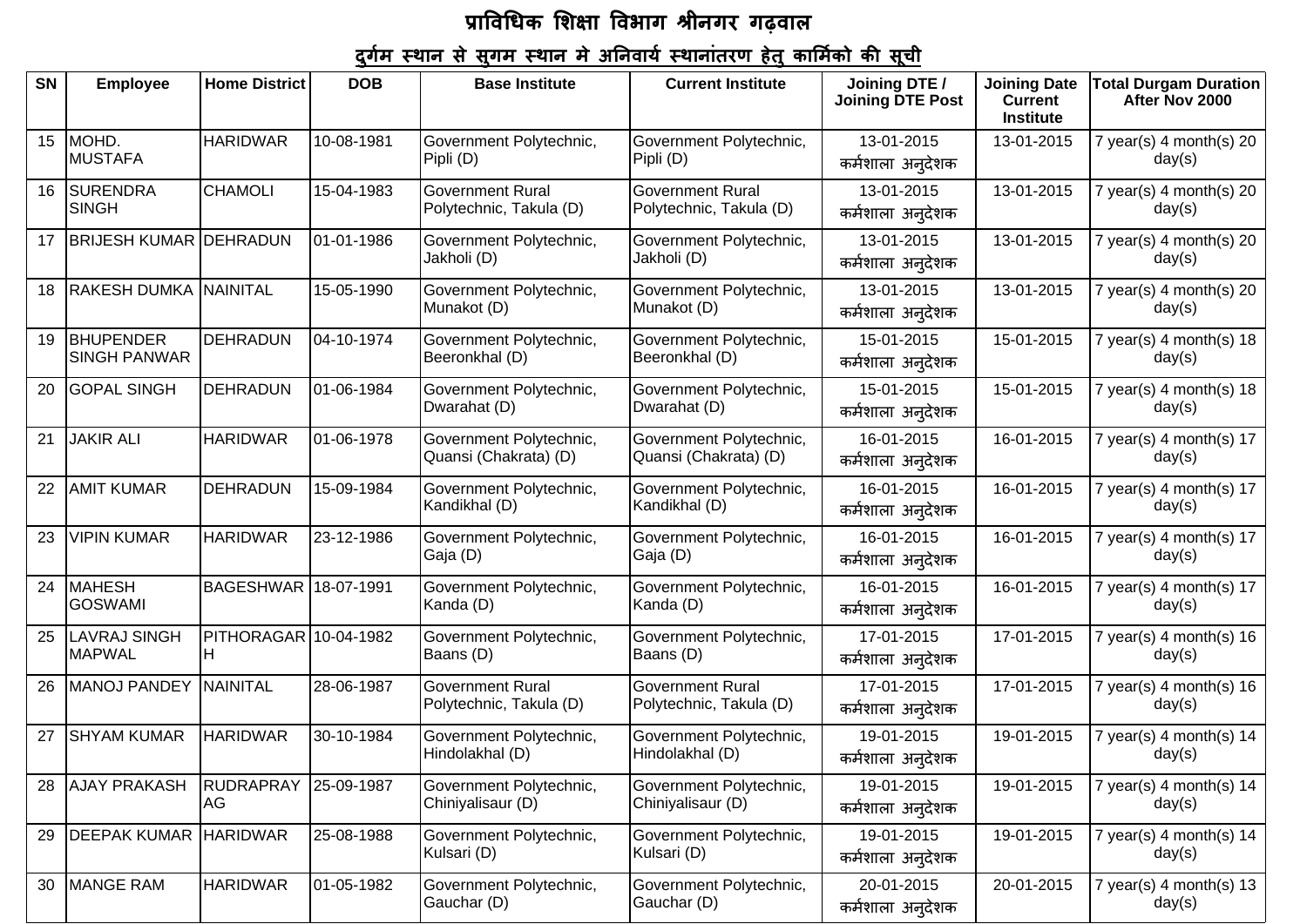| <b>SN</b> | <b>Employee</b>                                   | <b>Home District</b>                         | <b>DOB</b> | <b>Base Institute</b>                                | <b>Current Institute</b>                             | Joining DTE /<br><b>Joining DTE Post</b> | <b>Joining Date</b><br><b>Current</b><br><b>Institute</b> | <b>Total Durgam Duration</b><br>After Nov 2000 |
|-----------|---------------------------------------------------|----------------------------------------------|------------|------------------------------------------------------|------------------------------------------------------|------------------------------------------|-----------------------------------------------------------|------------------------------------------------|
| 31        | <b>BIRESH</b><br><b>CHANDRA</b><br><b>AWASTHI</b> | UTTARKASHI 01-07-1983                        |            | Government Polytechnic,<br>Pabo (D)                  | Government Polytechnic,<br>Pabo (D)                  | 20-01-2015<br>कर्मशाला अन् <b>देशक</b>   | 20-01-2015                                                | 7 year(s) $4$ month(s) $13$<br>day(s)          |
| 32        | <b>RAJESH</b>                                     | PITHORAGAR 12-07-1984<br>н                   |            | Government Polytechnic,<br>Baram (D)                 | Government Polytechnic,<br>Baram (D)                 | 20-01-2015<br>कर्मशाला अनुदेशक           | 20-01-2015                                                | 7 year(s) $4$ month(s) $13$<br>day(s)          |
| 33        | <b>KIRAN KUMAR</b>                                | <b>HARIDWAR</b>                              | 06-07-1987 | Government Polytechnic,<br>Barkot (D)                | Government Polytechnic,<br>Barkot (D)                | 20-01-2015<br>कर्मशाला अनुदेशक           | 20-01-2015                                                | $7$ year(s) 4 month(s) 13<br>day(s)            |
| 34        | <b>AMIT KUMAR</b>                                 | <b>HARIDWAR</b>                              | 01-04-1988 | Government Polytechnic,<br>Gauchar (D)               | Government Polytechnic,<br>Gauchar (D)               | 20-01-2015<br>कर्मशाला अन् <b>देशक</b>   | 20-01-2015                                                | 7 year(s) 4 month(s) $13$<br>day(s)            |
| 35        | <b>AJEET SINGH</b><br><b>NEGI</b>                 | <b>TEHRI</b><br><b>GARHWAL</b>               | 01-11-1988 | Government Polytechnic,<br>Pokhari (D)               | Government Polytechnic,<br>Pokhari (D)               | 20-01-2015<br>कर्मशाला अनुदेशक           | 20-01-2015                                                | $7$ year(s) 4 month(s) 13<br>day(s)            |
| 36        | <b>CHANDRA</b><br><b>BHANU SINGH</b><br>JEENA     | NAINITAL                                     | 15-07-1990 | Government Polytechnic,<br>Kanalichheena (D)         | Government Polytechnic,<br>Kanalichheena (D)         | 20-01-2015<br>कर्मशाला अनुदेशक           | 20-01-2015                                                | 7 year(s) $4$ month(s) $13$<br>day(s)          |
| 37        | <b>NAVEEN</b><br>CHANDRA ARYA                     | NAINITAL                                     | 01-09-1990 | Government Polytechnic,<br>Ganai Gangoli (D)         | Government Polytechnic,<br>Ganai Gangoli (D)         | 20-01-2015<br>कर्मशाला अनुदेशक           | 20-01-2015                                                | 7 year(s) $4$ month(s) $13$<br>day(s)          |
| 38        | <b>VIMAL KUMAR</b><br>PARLE                       | DEHRADUN                                     | 04-07-1984 | Government Polytechnic,<br>Gairsain (D)              | Government Polytechnic,<br>Gairsain (D)              | 21-01-2015<br>कर्मशाला अनुदेशक           | 21-01-2015                                                | 7 year(s) $4$ month(s) $12$<br>day(s)          |
| 39        | <b>SACHIN KUMAR</b>                               | <b>HARIDWAR</b>                              | 10-09-1988 | Government Polytechnic,<br>Pratapnagar (D)           | Government Polytechnic,<br>Pratapnagar (D)           | 21-01-2015<br>कर्मशाला अन् <b>देशक</b>   | 21-01-2015                                                | 7 year(s) 4 month(s) $12$<br>day(s)            |
| 40        | <b>SANDEEP SINGH</b><br><b>RAWAT</b>              | <b>TEHRI</b><br><b>GARHWAL</b>               | 23-01-1982 | Government Polytechnic,<br>Kulsari (D)               | Government Polytechnic,<br>Kulsari (D)               | 22-01-2015<br>कर्मशाला अनुदेशक           | 22-01-2015                                                | 7 year(s) 4 month(s) 11<br>day(s)              |
| 41        | PRAVESH<br><b>KUMAR</b>                           | <b>HARIDWAR</b>                              | 07-11-1986 | Government Polytechnic,<br>Barkot (D)                | Government Polytechnic,<br>Barkot (D)                | 22-01-2015<br>कर्मशाला अनुदेशक           | 22-01-2015                                                | $7$ year(s) 4 month(s) 11<br>day(s)            |
| 42        | MOHTASEEM                                         | <b>HARIDWAR</b>                              | 12-08-1975 | Government Polytechnic,<br>Gaja (D)                  | Government Polytechnic,<br>Gaja (D)                  | 23-01-2015<br>कर्मशाला अन् <b>देशक</b>   | 23-01-2015                                                | 7 year(s) $4$ month(s) $10$<br>day(s)          |
| 43        | NIRAJ KUMAR<br><b>JOSHI</b>                       | PITHORAGAR 01-05-1983<br>Iн                  |            | Government Polytechnic,<br>Sult (D)                  | Government Polytechnic,<br>Sult (D)                  | 23-01-2015<br>कर्मशाला अनुदेशक           | 23-01-2015                                                | 7 year(s) 4 month(s) 10<br>day(s)              |
| 44        | VIDYANAND<br><b>MAURYA</b>                        | <b>UDHAM</b><br><b>SINGH</b><br><b>NAGAR</b> | 14-08-1986 | Government Polytechnic,<br>Kanalichheena (D)         | Government Polytechnic,<br>Kanalichheena (D)         | 23-01-2015<br>कर्मशाला अन् <b>देशक</b>   | 23-01-2015                                                | 7 year(s) $4$ month(s) $10$<br>day(s)          |
| 45        | <b>ARVIND KUMAR</b>                               | <b>HARIDWAR</b>                              | 04-05-1987 | <b>Government Rural</b><br>Polytechnic, Thalnadi (D) | <b>Government Rural</b><br>Polytechnic, Thalnadi (D) | 23-01-2015<br>कर्मशाला अन् <b>देशक</b>   | 23-01-2015                                                | 7 year(s) $4$ month(s) $10$<br>day(s)          |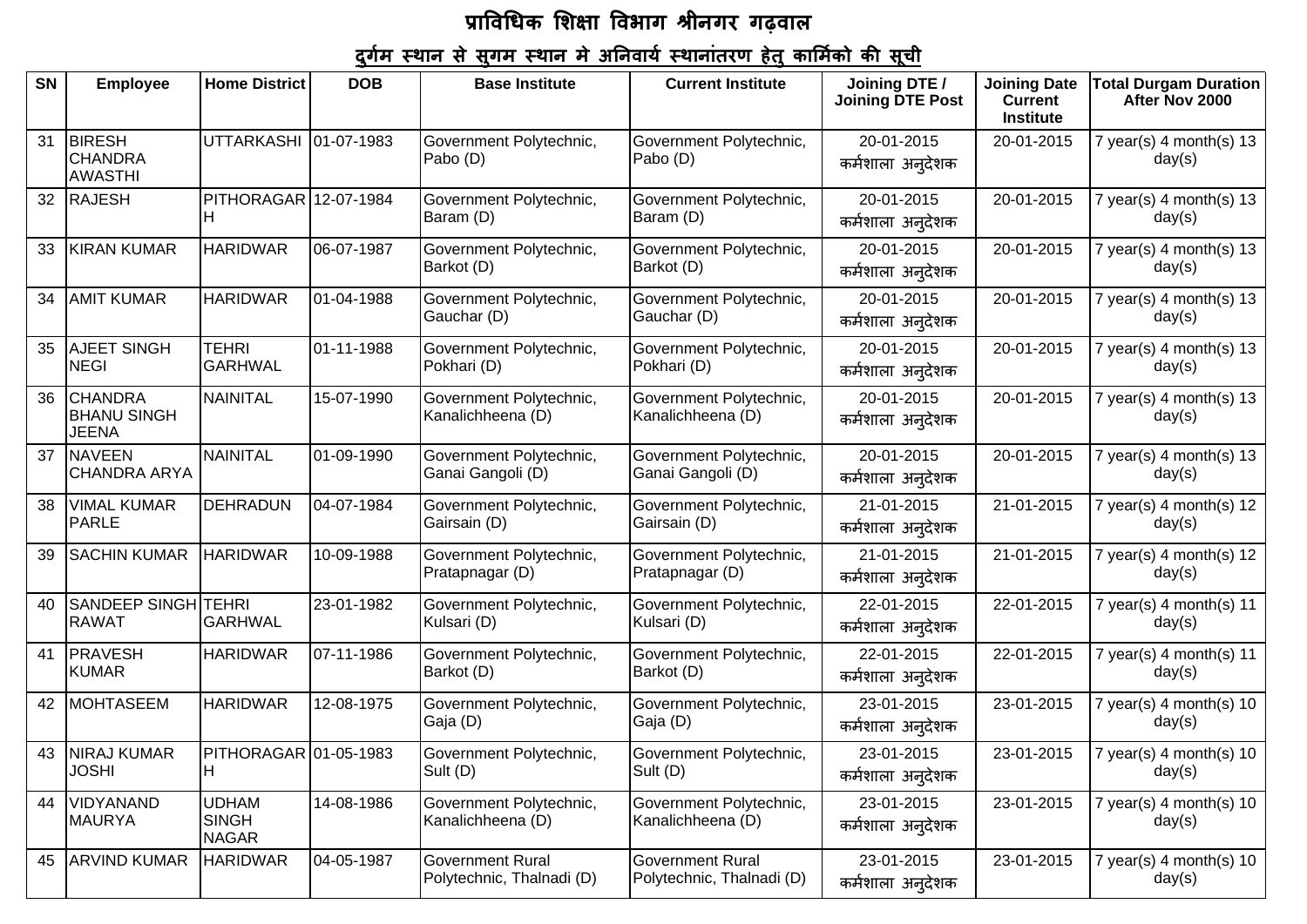| SN | <b>Employee</b>                                    | <b>Home District</b>                         | <b>DOB</b> | <b>Base Institute</b>                                | <b>Current Institute</b>                             | Joining DTE /                          | <b>Joining Date</b>                | <b>Total Durgam Duration</b>                |
|----|----------------------------------------------------|----------------------------------------------|------------|------------------------------------------------------|------------------------------------------------------|----------------------------------------|------------------------------------|---------------------------------------------|
|    |                                                    |                                              |            |                                                      |                                                      | <b>Joining DTE Post</b>                | <b>Current</b><br><b>Institute</b> | After Nov 2000                              |
| 46 | <b>VINOD SEMWAL</b>                                | <b>UTTARKASHI</b>                            | 06-07-1987 | Government Polytechnic,<br>Rudraprayag (D)           | Government Polytechnic,<br>Rudraprayag (D)           | 23-01-2015<br>कर्मशाला अन् <b>देशक</b> | 23-01-2015                         | 7 year(s) 4 month(s) 10<br>day(s)           |
| 47 | <b>GULSHAN</b><br><b>SINGH</b>                     | <b>HARIDWAR</b>                              | 27-05-1982 | Government Polytechnic,<br>Baans (D)                 | Government Polytechnic,<br>Baans (D)                 | 27-01-2015<br>कर्मशाला अनुदेशक         | 27-01-2015                         | 7 year(s) $4$ month(s) $6$<br>day(s)        |
| 48 | <b>RAJESH</b><br>PANDEY                            | <b>ALMORA</b>                                | 15-04-1987 | Government Polytechnic,<br>Mallasalam (D)            | Government Polytechnic,<br>Mallasalam (D)            | 27-01-2015<br>कर्मशाला अनुदेशक         | 27-01-2015                         | 7 year(s) 4 month(s) $6$<br>day(s)          |
| 49 | <b>KRISHAN</b><br><b>MOHAN PANDEY</b>              | <b>ALMORA</b>                                | 01-04-1981 | Government Polytechnic,<br>Munakot (D)               | Government Polytechnic,<br>Munakot (D)               | 28-01-2015<br>कर्मशाला अन् <b>देशक</b> | 28-01-2015                         | 7 year(s) $4$ month(s) $5$<br>day(s)        |
| 50 | <b>RISHABH</b><br><b>CHANDRA</b>                   | <b>DEHRADUN</b>                              | 29-01-1989 | Government Polytechnic,<br>Beeronkhal (D)            | Government Polytechnic,<br>Beeronkhal (D)            | 29-01-2015<br>कर्मशाला अनुदेशक         | 29-01-2015                         | 7 year(s) 4 month(s) 4<br>day(s)            |
| 51 | <b>HARENDRA DEV</b>                                | <b>UDHAM</b><br><b>SINGH</b><br><b>NAGAR</b> | 03-08-1981 | Government Polytechnic,<br>Danya (D)                 | Government Polytechnic,<br>Danya (D)                 | 30-01-2015<br>कर्मशाला अन् <b>देशक</b> | 30-01-2015                         | 7 year(s) $4$ month(s) $3$<br>day(s)        |
| 52 | <b>CHANDRA</b><br><b>SHEKHAR</b><br><b>KANDPAL</b> | <b>ALMORA</b>                                | 15-07-1990 | Government Polytechnic,<br>Danya (D)                 | Government Polytechnic,<br>Danya (D)                 | 02-02-2015<br>कर्मशाला अन् <b>देशक</b> | 02-02-2015                         | 7 year(s) $4$ month(s) $0$<br>day(s)        |
| 53 | <b>NAND KISHOR</b>                                 | PAURI<br>GARHWAL                             | 06-09-1976 | Government Polytechnic,<br>Kandikhal (D)             | Government Polytechnic,<br>Kandikhal (D)             | 10-03-2015<br>कर्मशाला अनुदेशक         | 10-03-2015                         | 7 year(s) $2$ month(s) $25$<br>day(s)       |
| 54 | <b>BANKA SINGH</b><br><b>PANWAR</b>                | <b>TEHRI</b><br>GARHWAL                      | 12-02-1979 | Government Polytechnic,<br>Jakhanidhar (D)           | Government Polytechnic,<br>Jakhanidhar (D)           | 14-01-2015<br>कर्मशाला अनुदेशक         | 02-08-2015                         | 6 year(s) 10 month(s) $0$<br>day(s)         |
| 55 | <b>CHAMAN LAL</b>                                  | <b>OTHERS</b>                                | 11-09-1976 | Government Polytechnic,<br>Quansi (Chakrata) (D)     | Government Polytechnic,<br>Quansi (Chakrata) (D)     | 24-08-2009<br>कर्मशाला अन् <b>देशक</b> | 05-07-2017                         | 6 year(s) 5 month(s) $0$<br>day(s)          |
| 56 | <b>NARESH</b>                                      | <b>OTHERS</b>                                | 20-07-1975 | <b>Government Rural</b><br>Polytechnic, Thalnadi (D) | <b>Government Rural</b><br>Polytechnic, Thalnadi (D) | 26-08-2009<br>कर्मशाला अनुदेशक         | 07-07-2017                         | 6 year(s) 4 month(s) $27$<br>day(s)         |
| 57 | MUKESH KUMAR NAINITAL<br>PANDEY                    |                                              | 02-02-1989 | <b>Government Girls</b><br>Polytechnic, Jainti (D)   | <b>Government Girls</b><br>Polytechnic, Jainti (D)   | 01-03-2016<br>कर्मशाला अनुदेशक         | 01-03-2016                         | 6 year(s) 3 month(s) $2 \pi$<br>day(s)      |
| 58 | <b>SUKESH KUMAR PAURI</b>                          | GARHWAL                                      | 12-09-1978 | Government Polytechnic,<br>Gopeshwar (D)             | Government Polytechnic,<br>Gopeshwar (D)             | 05-03-2016<br>कर्मशाला अन् <b>देशक</b> | 05-03-2016                         | 6 year(s) $2 \text{ month(s)} 29$<br>day(s) |
| 59 | <b>MAHESH</b><br><b>CHANDRA</b><br><b>SHARMA</b>   | <b>UDHAM</b><br><b>SINGH</b><br><b>NAGAR</b> | 12-09-1985 | Government Polytechnic,<br>Mallasalam (D)            | Government Polytechnic,<br>Mallasalam (D)            | 08-03-2016<br>कर्मशाला अन् <b>देशक</b> | 08-03-2016                         | 6 year(s) $2$ month(s) $26$<br>day(s)       |
| 60 | MOHD. IRFAN                                        | <b>UDHAM</b><br><b>SINGH</b><br><b>NAGAR</b> | 03-07-1982 | Government Polytechnic,<br>Dwarahat (D)              | Government Polytechnic,<br>Dwarahat (D)              | 16-03-2016<br>कर्मशाला अन् <b>देशक</b> | 16-03-2016                         | 6 year(s) $2$ month(s) $18$<br>day(s)       |